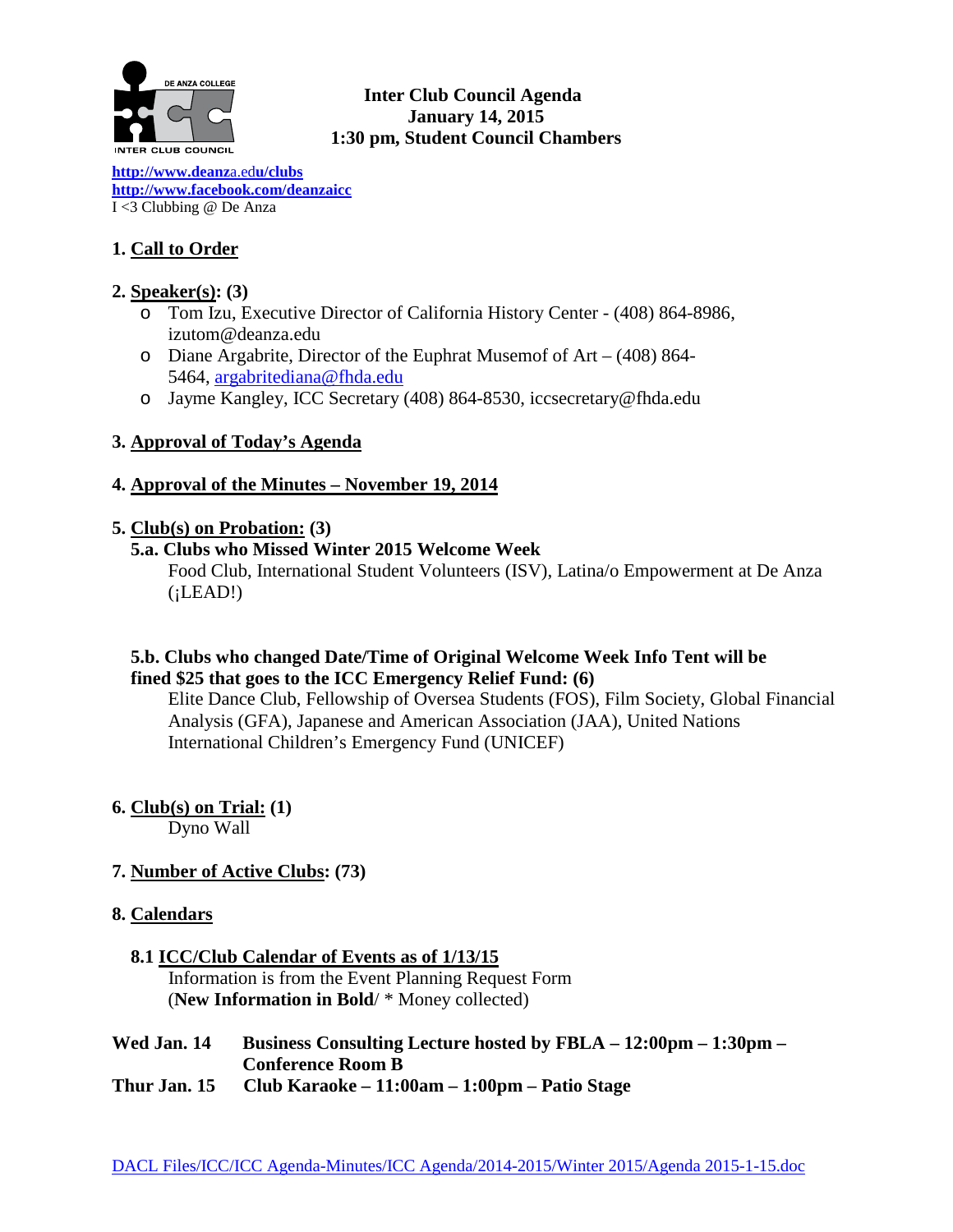| Sat Jan. 17  | Case Competition (Business case presentations in front of judges) hosted          |
|--------------|-----------------------------------------------------------------------------------|
|              | by FBLA $-1:00$ pm $-5:00$ pm $-$ Conference Room B                               |
| Tue Jan. 20  | Welcome Get To Know Event hosted by Inclusability – 4:00pm – 6:00pm –             |
|              | <b>Conference Room A</b>                                                          |
|              | Thur Jan. 22,29 Club Day $-11:00$ am $-1:00$ pm $-$ Main Quad                     |
|              | W&H Jan. 28-29 AADP Tabling hosted by Circle K – 9:30am – 3:00pm - Main Quad East |
| Thur Jan. 29 | Movie and Social Event hosted by Inclusability – 4:00pm – 6:30pm -                |
|              | <b>Student Council Chamber A</b>                                                  |
| Fri 1/30-2/6 | Korean Movies Scanning hosted by KSA - 11:00am - 4:00pm - Forum 3                 |

 **8.2 DASB Calendar of Events as of 1/13/15 Information** is from the Event Planning Request Form

(**New Information in Bold**/ \* Money collected)

| Wed Jan. 14  | Student Service Day – 9:30am – 2:00pm – Main Quad East    |
|--------------|-----------------------------------------------------------|
| Thur Jan. 15 | Meet Your Senate Day – 10:30am – 1:30pm - Main Quad East  |
| Thur Jan. 29 | Movie Night – 7:00pm – 9:30pm – Student Council Chamber A |

# **9. ICC/Club Account Balance Status (New Information in Bold) (As of 1/13/15)**

| $(#41-54730)$ | \$9,200.00  |
|---------------|-------------|
| $(#41-54720)$ | \$1,200.00  |
| $(#44-4289)$  | \$3,078.30  |
| $(#41-54600)$ | \$9,100.00  |
| $(#44-4300)$  | \$6,647.04  |
| $(#44-4310)$  | \$10,634.65 |
| $(#44-4320)$  | \$2,776.57  |
|               |             |

# **10. Business**

# **10.1 Club/ICC Allocation Account Budget Request (Info/Action)**

Vietnamese Student Association (VSA) is requesting \$950 from the Club/ICC Allocation Account #41-54730. \$150 to VSA Account #41-54460-4013 for Banner and \$800 to #41-54460-5214 for Staging, Lighting, and Security Employees Services.

|                              | Requested   | Recommended |
|------------------------------|-------------|-------------|
| Banner (4013)                | \$150       | \$150       |
| Professional Services (5214) | \$800       | \$800       |
|                              | Total \$950 | \$950       |

If approved the Club/ICC Allocation Account #41-54730 will be \$8,250.00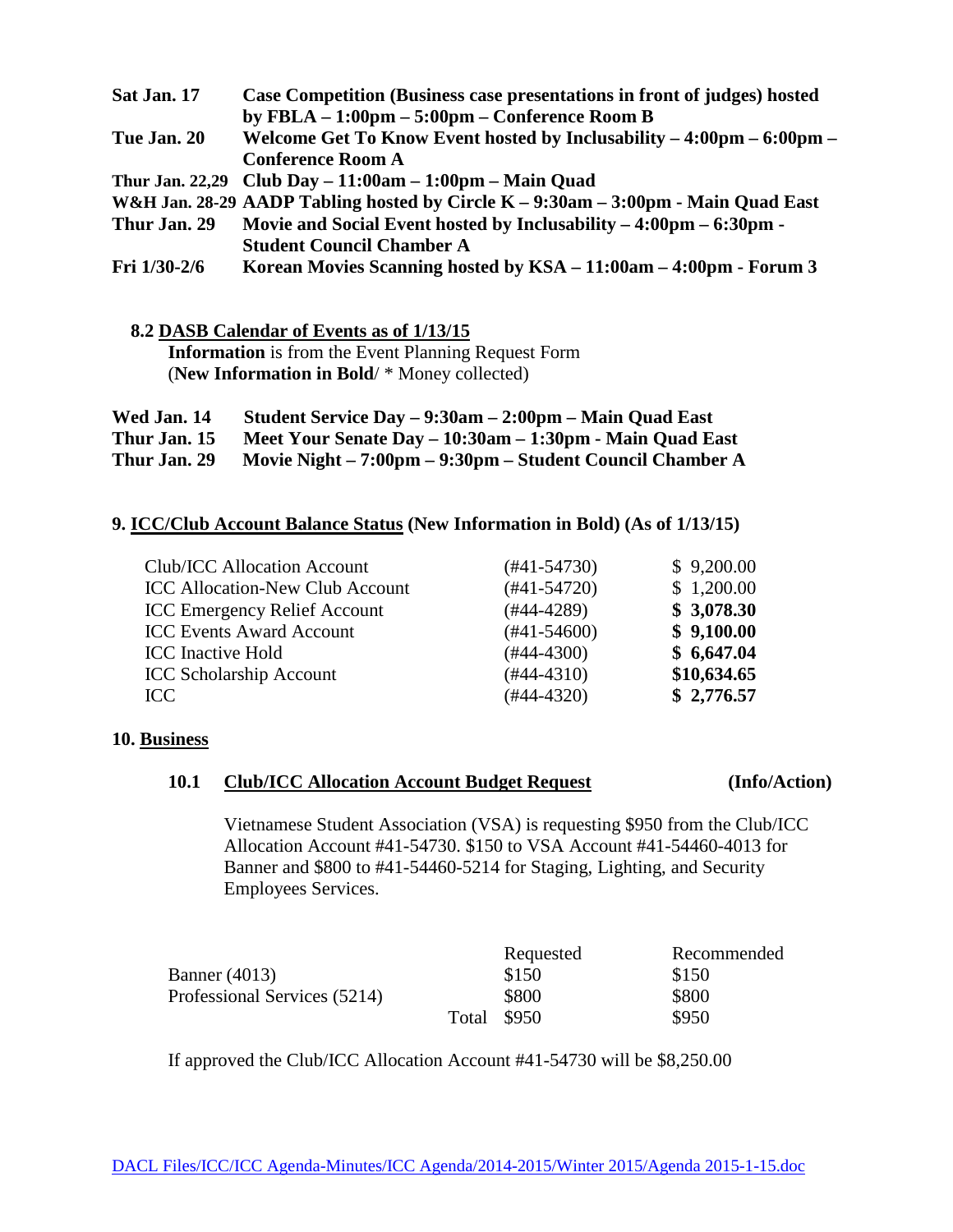Auto Tech is requesting \$150 from the Club/ICC Allocation Account #41-54730 to Auto Tech Account #41-54040-4010 for Tapes, Posters, Plates, Forks, Napkins, utensils.

| Supplies $(4010)$ | Requested | Recommended |
|-------------------|-----------|-------------|
|                   | \$150     | \$150       |

If approved the Club/ICC Allocation Account #41-54730 will be \$8,100.00

Students for Justice (SFJ) is requesting \$800 from the Club/ICC Allocation Account #41-54730 to SFJ Account #41-54420-5214 for Cleaning up of paint on the ground in the Main Quad.

| Professional Services (5214) | Requested | Recommended |
|------------------------------|-----------|-------------|
|                              | \$800     | \$800       |

If approved the Club/ICC Allocation Account #41-54730 will be \$7,300.00

Future Business Leaders of America (FBLA) is requesting \$320 from the Club/ICC Allocation Account #41-54730 to FBLA Account #41-54378-5214 for Cleaning up of Conference Room B after event on January 17, 2015.

| Professional Services (5214) | Requested | Recommended |
|------------------------------|-----------|-------------|
|                              | \$320     | \$320       |

If approved the Club/ICC Allocation Account #41-54730 will be \$6,980.00

# **10.2 ICC Finance Code (Info)**

Article VI ICC EMERGENCY RELIEF FUND / 1.

Major disasters or tragedies or **support for** a Non Profit Community Organization **who has a 501C** may be funded up to \$500.00 from the ICC Emergency Relief Fund. There is a limit of \$500.00 per specific disaster, tragedy or **support for a** non profit community support that clubs may request per fiscal year (July 1-June 30).

# **10.3 ICC Code Updates (Info)**

# **Change ICC Chair to ICC Chairperson throughout ICC Code**

Article II MEMBERSHIP AND DUTIES / SECTION 1. ICC Officers / B. / 6. There will be a limit of **three** two terms serving **in the** as any ICC. Chair.

Article II MEMBERSHIP AND DUTIES / SECTION 1. ICC Officers / Update for all ICC Chairs.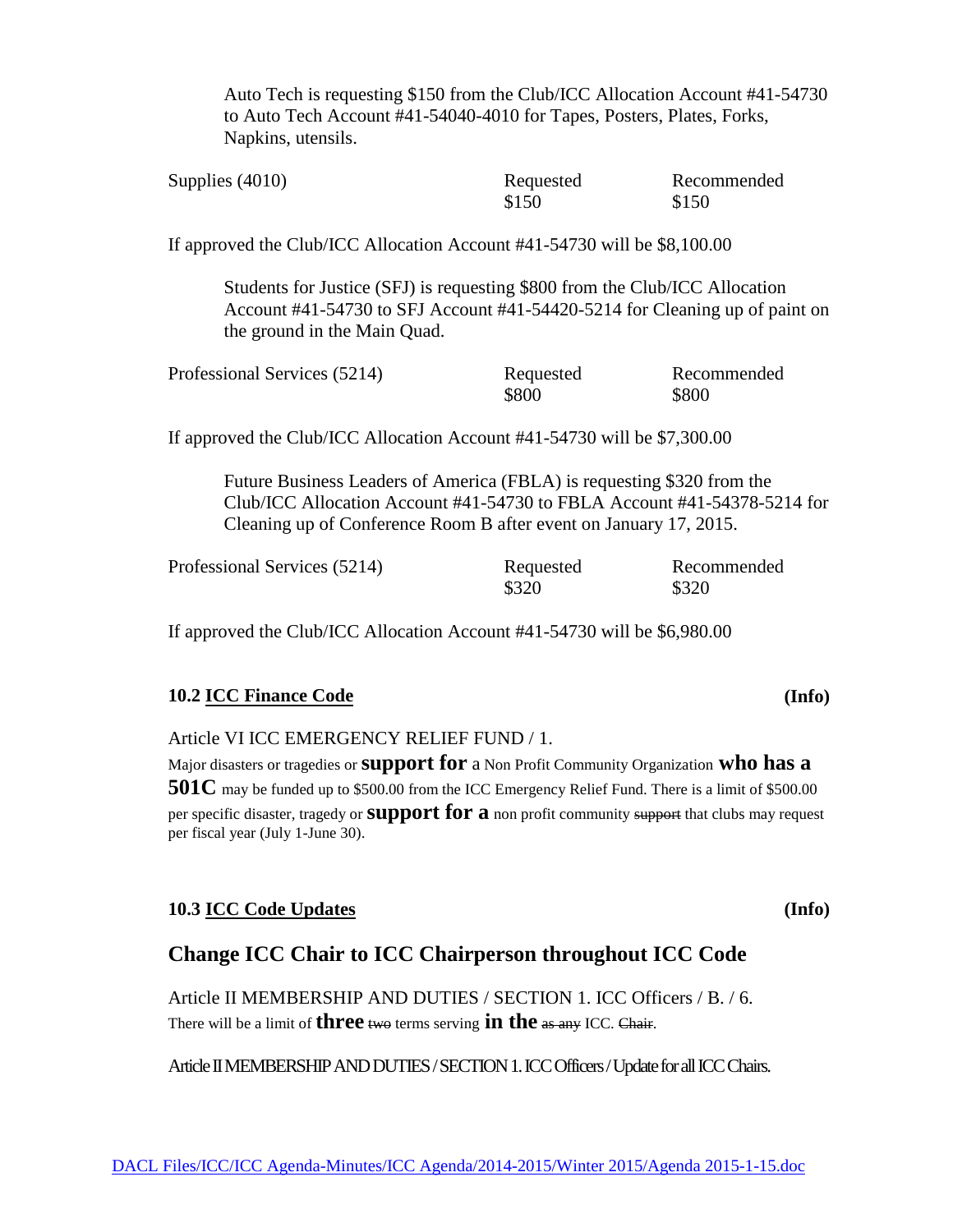Submit weekly ICC Officer's report due by 5 pm on Monday **or by 5pm on Friday if Monday is a holiday** before ICC Meeting on Wednesday.

Article II MEMBERSHIP AND DUTIES / SECTION 1. ICC Officers / D. An ICC Agenda Meeting, ICC Officer's Meeting, ICC Meeting,

Campus Center Board Meeting, ICC Office Hour, ICC Officer's Report (due by 5pm on Monday **or**

**Friday by 5 pm if Monday is a holiday**), moving & returning the ICC Tent within one working day before and after the Flea Market to the loading dock or storage room, turning in the requisition within one working day of the approved ICC Minutes for the transfer of funds for Club Awards

Article II MEMBERSHIP AND DUTIES / SECTION 1. ICC Officers / D. ICC Officers Retreat, Club Expo or ICC sponsored event.

Article II MEMBERSHIP AND DUTIES / SECTION 2. ICC Representatives / A. / 2. A club officer listed on the current club Officer Roster may serve as the ICC Representative except if they are he/she is a DASB Senate Member or Student Trustee.

Article II MEMBERSHIP AND DUTIES / SECTION 3. Club / B. / 3.

One of the designated officers with signature responsibility must attend the ICC Financial Club

Officers' Orientation Meeting **in the fall and spring** once per quarter, unless the designated officer is a  $2<sup>nd</sup>$  year officer in the same club and already attended the ICC Club Officers' Orientation. If a club misses the orientation then the club will be put on probation. A designated officer must have a meeting with either an ICC Officer or ICC Advisor within two weeks or the club will become inactive.

Article II MEMBERSHIP AND DUTIES / SECTION 3. Club / B. / 8. / a.

If a club finds that it must be absent for any Club Day, they must **Email an** submit a letter of explanation to the ICC Advisor in care of the Office of College Life five (5) days prior to Club Day **only one (1) time during the academic year**. Failure to do so will result in two (2) weeks probation.

Article II MEMBERSHIP AND DUTIES / SECTION 4. Club Officers / A. / 2. There must be at least three (3) officers **(President or Co-President, Vice President, Treasurer)** designated for the purpose of signature authorization for financial transactions

Article II MEMBERSHIP AND DUTIES / SECTION 4. Club Officers / A. / 4. There must be at least four (4) **different** De Anza students serving as officers.

Article III MEETINGS / SECTION 1. ICC Meeting / A. Regular meetings of the ICC shall be held not less than twice per month during the academic year, except for **the first month of fall quarter and** the month of finals.

Article III MEETINGS / SECTION 2. ICC Officers' Meeting / B. / 7. Determine if weather status for outside ICC Events (i.e. Club Day, Club Expo, etc) should be postponed until the next week or cancelled.

Article IV EVENTS / SECTION 2. Club Events / A.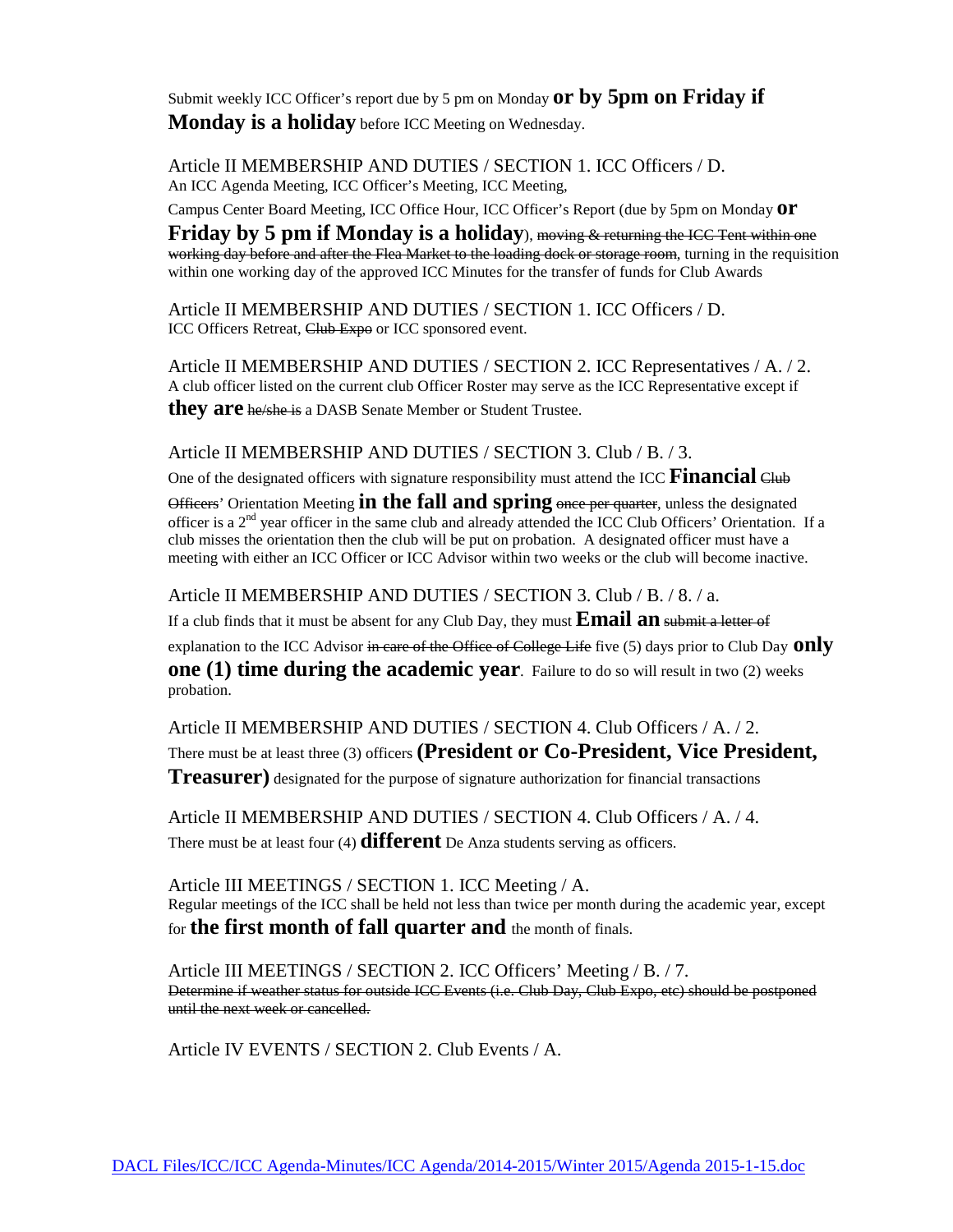Clubs should submit Event Planning Forms and Club Budget requests for events at least one (1) month in

advance. Events may not be considered unless forms are submitted at least **ten (10)** fifteen (15) working days in advance.

### Article V CLUB AWARDS / B.

Clubs not on trial or probation are eligible for club awards. Clubs must be present at the ICC End of the Quarter Reception to be eligible for the club award drawing.

## Article V CLUB AWARDS / C.

Clubs must be present at the ICC Meeting **or Fall/Winter/Spring Finale Receptions**for Club event drawing.

Article VII ELECTIONS / Section 1. ICC Officers / B. / 1.

The election of the ICC Officers shall be held during the **Fifth**  $(5^{th})$  **Sixth**  $(6^{th})$  Seventh (7<sup>th</sup>) week, Eighth  $(8<sup>th</sup>)$  and Ninth  $(9<sup>th</sup>)$  Week if needed in the Winter Quarter. Applications for position shall be due no later than the **Fifth (5<sup>th</sup>) Monday** Sixth (6<sup>th</sup>) Tuesday of the Winter quarter by 4:30 pm in order that the Office of College Life verifies the eligibility of the candidates. The candidates name will be announced at the ICC Meeting sixth (6<sup>th</sup>) Wednesday of the Winter quarter before elections.

### Article VII ELECTIONS / Section 1. ICC Officers / B. / 3.

ICC Officers shall be elected by a majority vote of active ICC Representatives present at that ICC Meeting. In the event that there are three (3) or more candidates and no one person receives a majority of votes then the top two (2) candidates will participate in a run-off election. New officers will be sworn in upon completion of elections at the **ninth**  $(9<sup>th</sup>)$  tenth  $(10<sup>th</sup>)$  week of the Winter Quarter.

### Article VII ELECTIONS / Section 2. Club Constitution Approval

Every prospective club must have ten (10) De Anza club members who have current DASB cards, club advisor(s) and a club constitution. A club rep must present their club's constitution to the ICC Agenda Meeting no later than the **Sixth**  $(6^{th})$   $(7^{th})$  week of Fall, Winter and Spring quarter.

## Article VII ELECTIONS / Section 3. Trial Period / F.

New Clubs will need to a have 4-7 club officers **10 club members and a club** 

**constitution** and a Club Advisor.

### Article VII ELECTIONS / Section 4. Active Status / B.

The ICC Chairs may approve to allocate the funds from the Inactive Club Hold Fund of an inactive club **within one year** to a new club if the purpose/goals are similar.

#### Article X CLUB BROBATION / Section 1. Probation / A.

Club Probation is the penalty for a club not following the requirements of the ICC. A Club will be put on probation for missing Welcome Week, Club Day, ICC/Club Financial Orientation, missing four (4) ICC Meetings, not having current Club Financial Roster, not returning ICC equipment, not having club elections

by the sixth week of spring quarter, or for violations of ICC Mutual Respect Article VI, **or damaging** 

## **De Anza property**.

## **10.4 Club Day – Thursday, January 22, 2015. Guidelines. (Info)**